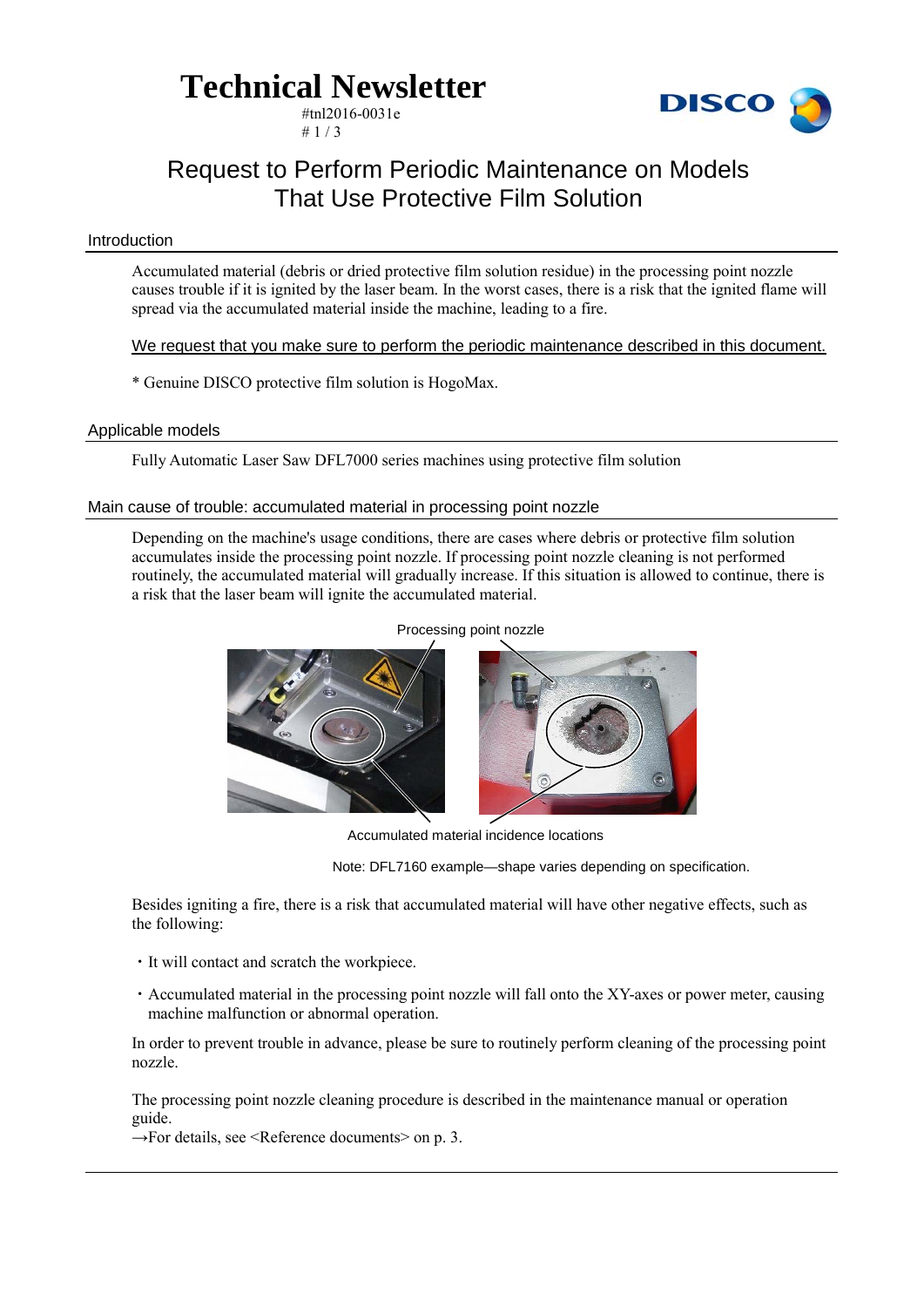## **Technical Newsletter**

#tnl2016-0031e  $# 2 / 3$ 



### Other factors leading to trouble

If processing point nozzle accumulated material is ignited by the laser beam, there is a risk that fire could spread not just in the vicinity of the processing point but also to the exhaust system and facility equipment, based on the factors below.

① If protective film solution accumulates in the processing point nozzle, debris or protective film solution will also accumulate inside the duct hose. Unless cleaning is performed routinely, if the material in the processing point nozzle ignites, there is a risk that the fire will spread via the accumulated material inside the duct hose and the damage will increase.



② If the duct exhaust quantity is too large, accumulated debris or protective film solution will spread to the exhaust duct or facility equipment, and if the material in the processing point nozzle is ignited, there is a risk that the damage will increase. In addition, if, conversely, the duct exhaust quantity is too small, it will not be possible to discharge material sufficiently, and it will be easier for accumulated material to build up in the processing point nozzle.

Please adhere to the duct exhaust quantity upper limit and lower limit in the standard specification sheet.

③ [DFL7161 only] If the drainage box drain is blocked by protective film solution (1), the water level inside the piping will rise (2), causing the duct suction pressure to increase (3). As a result of this, there is a risk that the damage will increase if debris or protective film solution accumulated material spreads to the exhaust duct or facility equipment and the material in the processing point nozzle ignites.